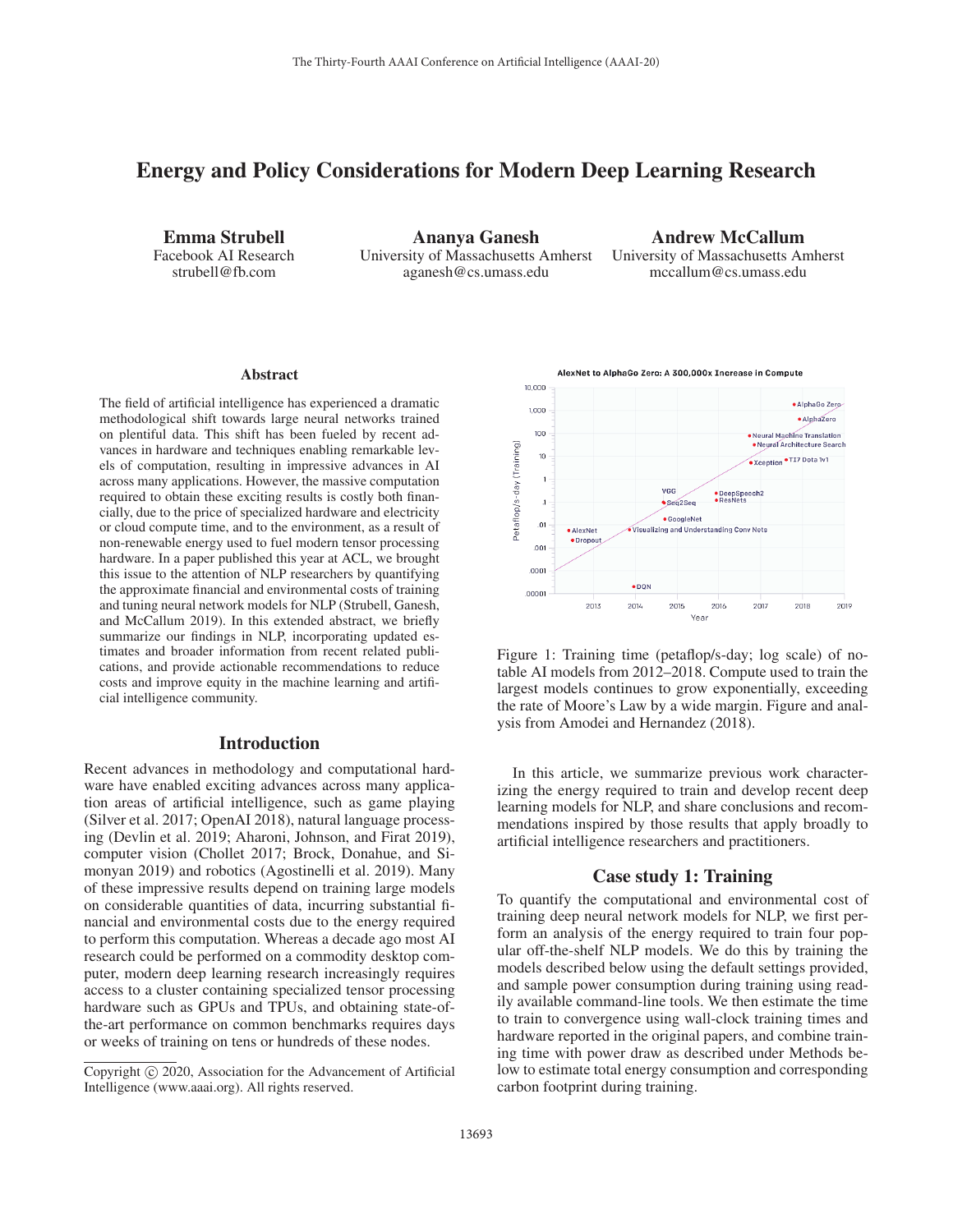| Consumer                               | Renewable energy consumption |
|----------------------------------------|------------------------------|
| China                                  | 22%                          |
| Germany                                | 40%                          |
| <b>United States</b>                   | 17%                          |
| <b>Amazon AWS</b>                      | 50%                          |
| Google <sup><math>\dagger</math></sup> | 100%                         |
| Microsoft                              | 50%                          |

Table 1: Percent renewable energy (e.g. hydroelectric, solar, wind) for the top 3 cloud compute providers compared to the United States, China, and Germany. Country percentages taken from Strubell, Ganesh, and McCallum (2019), while corporate numbers have been updated to the latest available information.  $\dagger$  indicates that this includes purchases of renewable used to offset non-renewable energy used at locations and times where renewable energy is unavailable.

### Models

We analyze four representative models in this case study, which are described in more detail in (Strubell, Ganesh, and McCallum 2019), as well as in the original papers.

Tensor2Tensor (T2T) introduced multi-head selfattention for machine translation (Vaswani et al. 2017). The  $T2T_{base}$  model comprises 65M parameters and the  $T2T_{big}$ model contains 213M parameters. We also estimate the cost of training T2T using neural architecture search (NAS; So, Liang, and Le 2019), a scaled up tuning procedure that consists of training many model architecture variants to find one that performs best on held-out data.

ELMo is a large language model based on stacked bidirectional LSTMs (Peters et al. 2018). Replacing contextindependent pre-trained word embeddings with ELMo contextualized word representations has been shown to increase performance on downstream tasks such as named entity recognition, semantic role labeling, and coreference.

BERT is another large language model, based on multihead self-attention and trained with a different objective (Devlin et al. 2019). BERT contextualized word representations substantially improve accuracy on tasks requiring sentence-level representations such as question answering and natural language inference.  $\text{BERT}_{base}$  has 110M parameters and  $BERT_{large}$  has 340M parameters. We focus analysis here on  $BERT_{base}$  as we were encountered memory limitations with our hardware when trying to train  $BERT_{large}$  with the same settings as reported.

GPT-2 is also a large language model using multi-head self-attention, consisting of more parameters and trained for longer on more data than ELMo or BERT (Radford et al. 2019). The large GPT-2 model has 1542M parameters.

#### Method

We calculate the power consumption in kilowatt-hours (kWh) with the following methodology. Let  $p_c$  be the average power draw (watts) from all CPUs during training, let  $p_r$  be the average power draw from all DRAM (main memory), let  $p_q$  be the average power draw of a GPU during training, and let  $q$  be the number of GPUs used to train.

We estimate total power consumption as the sum of GPU, CPU and DRAM draw, then multiply this by Power Usage Effectiveness (PUE), which accounts for the additional energy required to support the compute infrastructure (mainly cooling). We use a PUE coefficient of 1.58, the 2018 global average for data centers<sup>1</sup> (Ascierto 2018). It follows that the total power  $p_t$  draw at a given instance during training is given by:

$$
p_t = \frac{1.58t(p_c + p_r + gp_g)}{1000} \tag{1}
$$

The U.S. Environmental Protection Agency (EPA) reports the average  $CO<sub>2</sub>$  produced (in pounds per kilowatt-hour) for power consumed in the U.S. (EPA 2018) as: 0.954. Strubell, Ganesh, and McCallum (2019) use this conversion without modification to convert kilowatt-hours to carbon footprint, since that article was based on a 2016 source that cited the renewable energy use by the largest cloud services provider, Amazon Web Services (AWS), as comparable to that of the United States overall. To account for updated reports that AWS sources 50% renewable energy, we cut this number in half. Thus we convert power to estimated  $CO<sub>2</sub>$  emissions as follows:

$$
CO2e = 0.477pt
$$
 (2)

 $CO_2e = 0.477p_t$  (2)<br>This conversion makes the assumption that the 50% nonrenewable energy used by cloud providers comes from the same relative proportions of different energy sources (natural gas, coal, nuclear) as consumed to produce energy in the United States. As far as we are aware, none of the cloud providers considered in this paper report a detailed breakdown of the sources of energy powering their compute, so we believe this is a reasonable assumption for U.S. workloads. Table 1 lists the relative energy sources for China, Germany and the United States compared to the top three cloud service providers. Note that although Google purchases enough renewable energy to equal its non-renewable use, resulting in effectively 100% renewable energy use in its datacenters, due to technological and geographic limitations, Google still relies on some amount of non-renewable energy to fuel computation, and thus does leave a tangible but not publicly available carbon footprint.

### Results

Table 2 lists the estimated cost of training NLP models in terms of kilowatt-hours, carbon emissions, and cloud compute cost. TPUs are more efficient than GPUs for models that are designed for that hardware (e.g. BERT), resulting in lower costs. This finding supports the development of specialized hardware for AI models as one avenue to reduce consumption. We also see that models emit non-trivial carbon emissions. So, Liang, and Le (2019) report that NAS achieves a new state-of-the-art BLEU score of 29.7 for English to German machine translation, an increase of just 0.1 BLEU at the cost of at least \$150k in on-demand compute time and potentially substantial carbon emissions.

<sup>&</sup>lt;sup>1</sup>Many cloud providers report an average PUE below 1.2, but specialized hardware such as GPUs generate up to 66% more heat than standard CPU-based data centers, so we split the difference and use 1.58.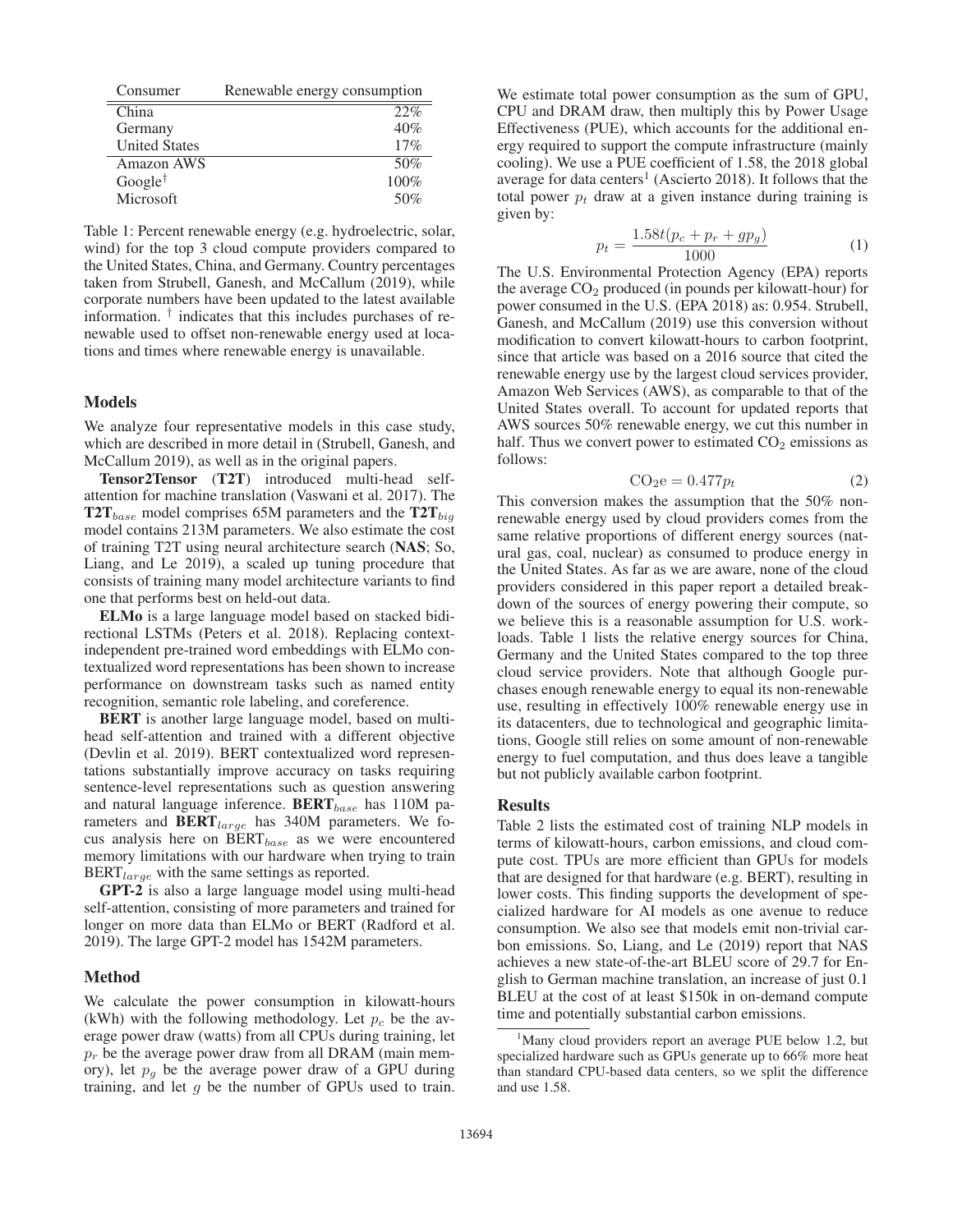| Model         | Hardware | Power $(W)$              | Hours   | $kWh$ -PUE | CO <sub>2</sub> e | Cloud compute cost    |
|---------------|----------|--------------------------|---------|------------|-------------------|-----------------------|
| $T2T_{base}$  | P100x8   | 1415.78                  | 12      | 27         | 13                | $$41 - $140$          |
| $T2T_{big}$   | P100x8   | 1515.43                  | 84      | 201        | 96                | \$289-\$981           |
| ELMo          | P100x3   | 517.66                   | 336     | 275        | 131               | \$433-\$1472          |
| $BERT_{base}$ | V100x64  | 12,041.51                | 79      | 1507       | 719               | \$3751-\$12,571       |
| $BERT_{base}$ | TPUv2x16 |                          | 96      |            |                   | \$2074-\$6912         |
| <b>NAS</b>    | P100x8   | 1515.43                  | 274,120 | 656,347    | 313,078           | \$942,973-\$3,201,722 |
| <b>NAS</b>    | TPUv2x1  | $\overline{\phantom{m}}$ | 32,623  |            |                   | \$44,055-\$146,848    |
| $GPT-2$       | TPUv3x32 |                          | 168     |            |                   | \$12,902-\$43,008     |

Table 2: Estimated cost of training a model in terms of CO<sub>2</sub> emissions (lbs) and cloud compute cost (USD) (Strubell, Ganesh, and McCallum 2019). Power and carbon footprint are omitted for TPUs due to lack of public information on power draw.

### Case study 2: Hyperparameter tuning

A substantial but often under-reported aspect of the computation required for training is due to hyperparameter tuning. To quantify the computational requirements of developing a new model, in this case study we analyze the logs of all training required to develop Linguistically-Informed Self-Attention (Strubell et al. 2018), a multi-task model that performs four related natural language tasks. This model makes for an interesting case study as the four tasks represent a typical NLP pipeline, and the paper was awarded Best Long Paper at EMNLP 2018.

### **Results**

The project required a total of 9998 days (27 years) of GPU time, or about 60 GPUs running throughout the duration of the 6 month project. Table 3 lists upper and lower bounds of the estimated cost in terms of Google Cloud compute and raw electricity required to develop and deploy this model.<sup>2</sup> Though training a single model is relatively inexpensive, the cost of tuning a model for a new dataset, which we conservatively estimate here as 24 jobs, or performing the full research and development cycle to develop this model, quickly becomes prohibitively expensive.

|        |         | Estimated cost (USD) |          |  |
|--------|---------|----------------------|----------|--|
| Models | Hours   | Cloud                | Electric |  |
|        | 120     | $$52 - $175$         | \$5      |  |
| 24     | 2880    | \$1238-\$4205        | \$118    |  |
| 4789   | 239.942 | \$103k-\$350k        | \$9870   |  |

Table 3: Estimated cost of training: (1) a single model (2) a single tune and (3) all models trained during R&D (Strubell, Ganesh, and McCallum 2019).

# **Conclusions**

We conclude by providing actionable recommendations to the community based on our analysis. See Strubell, Ganesh, and McCallum (2019) for a more detailed discussion of the first three conclusions summarized below.

### Authors should report training time and sensitivity to hyperparameters.

Our experiments suggest that it would be beneficial to directly compare models not just in terms of accuracy on benchmark data, but also in terms of efficiency using a standard metric. See Schwartz et al. (2019) for more discussion of standard metrics for reporting efficiency, and Dodge et al. (2019) for further analysis and concrete methods for reporting tuning and hyperparameter sensitivity.

# Academic researchers need equitable access to computation resources.

Recent advances in available compute come at a high price not attainable to all who desire access. Limiting this style of research to the wealthiest labs hurts the AI research community by stifling creativity and prohibiting certain types of research on the basis of access to financial resources. The prohibitive start-up cost of building in-house infrastructure forces resource-poor groups to rely on cloud compute services, though in-house compute is less expensive in the long term. All of the above serves to further entrench the already problematic "rich get richer" cycle of research funding.

# Researchers should prioritize computationally efficient hardware and algorithms.

We recommend a concerted effort by industry and academia to promote research and development of more computationally efficient algorithms, as well as hardware that requires less energy. Making efficient algorithms readily available in popular software should also be a priority. Figure 2 depicts the number of papers focusing on accuracy or efficiency at four top AI conferences, labeled from a random sample of 20 papers from each conference. There is a clear bias towards research focused on obtaining higher accuracy. AAAI also follows this trend: a quick search for "efficien" in AAAI 2019 accepted technical track paper titles yields 40 out of 1149 total papers, or about 3.5%. AAAI 2019 also held a computational sustainability track last year, comprising 0.4% of technical track papers.

# AI researchers and practitioners should be mindful of energy sources powering their compute.

Do you know whether your flops are fuelled by coal or hydroelectric power? As we see in Table 1, not all cloud ser-

<sup>&</sup>lt;sup>2</sup>Based on average U.S cost of electricity of \$0.12/kWh.